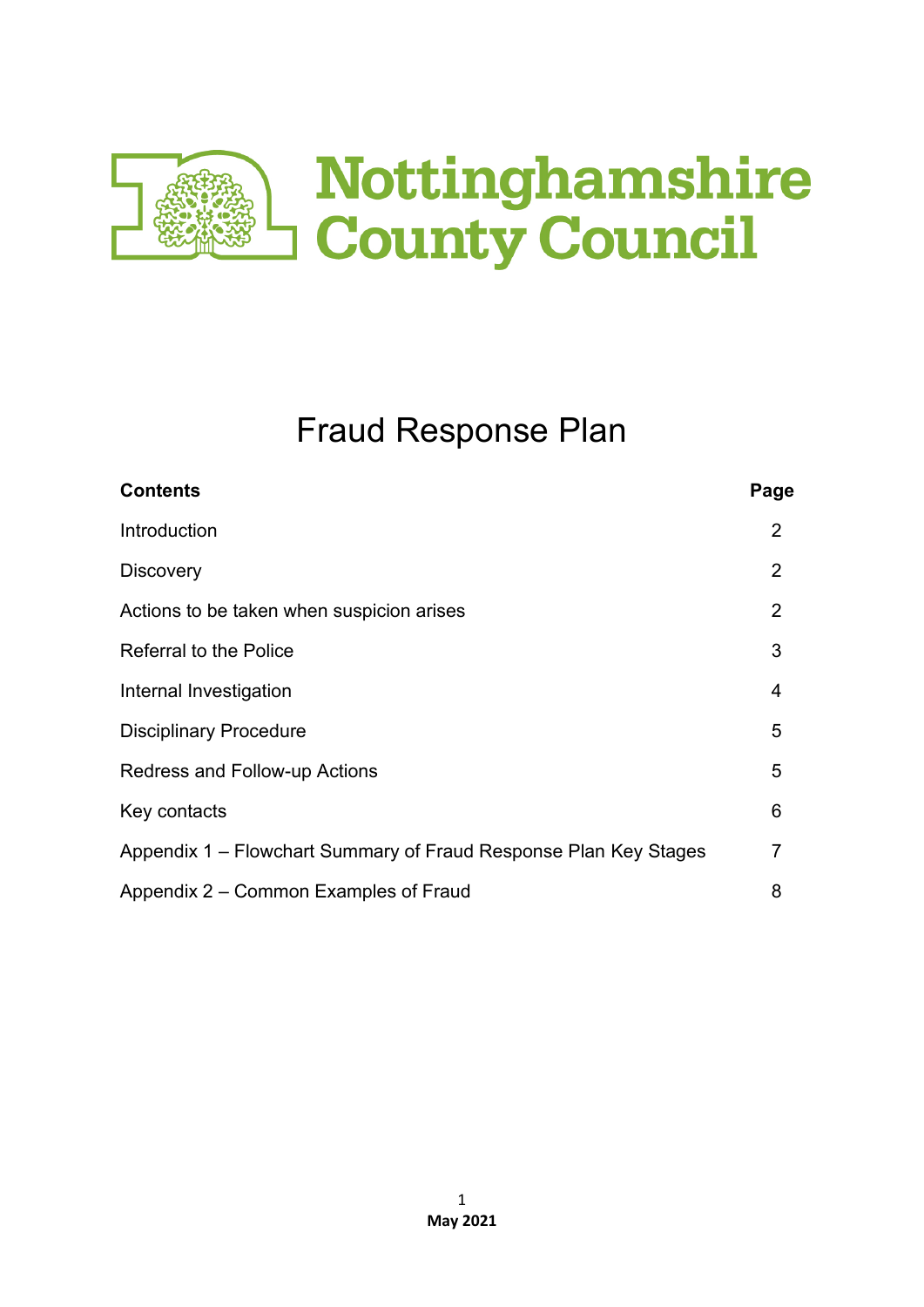# 1. INTRODUCTION

- 1.1. The Counter Fraud and Corruption Policy and Strategy make it clear that NCC has a zero-tolerance approach to fraud and corruption. Wherever there are genuine suspicions, staff are encouraged to raise their concerns at the earliest opportunity.
- 1.2. This Fraud Response Plan provides guidance to staff on the procedures that should be followed where a fraud is suspected or discovered. It should be read in conjunction with the Counter Fraud & Counter Corruption Policy & Strategy and the Council's Whistleblowing Policy. A summary of this plan is attached as a flowchart at Appendix 1.
- 1.3. All staff should be aware that, if an allegation is found to have been made maliciously or for personal gain, then disciplinary action may be taken against the person making the allegation.

# 2. DISCOVERY

- 2.1. There are a number of ways in which a fraud may come to light:
	- Discoveries by managers or other employees, usually arising from standard controls being broken or from employee suspicions.
	- Specific fraud detection exercises such as data matching or data analytics.
	- A "tip-off" from a third party; either a member of staff or an external party.
	- Routine systems audit checks or specific audit checks on high risk areas.
- 2.2. The scope of suspected fraud might range from internal incidents (e.g. involving petty cash or employee claims for travelling expenses) to circumstances affecting third parties (e.g. suppliers submitting duplicate invoices). A list of common examples of fraud is attached as Appendix 2.

## 3. ACTION TO BE TAKEN WHEN SUSPICION ARISES

#### *Employees*

- 3.1. If an employee becomes aware of a suspected fraud they must report the matter to their line manager as quickly as possible. This must be done in a way that ensures confidentiality is maintained at all times as the initial suspicions may turn out to be unfounded or the perpetrator may be alerted to your suspicions.
- 3.2. If an employee feels unable to discuss their concerns with their line manager, for whatever reasons, they can instead raise their concerns with their Team or Group Manager as they feel is appropriate or may contact the Head of Internal Audit directly.
- 3.3. Employees should not contact the Police regarding suspicions. The referral decision will be taken jointly by the Council's Section 151 Officer (or his/her nominated representative) and the Monitoring Officer (or his/her nominated representative).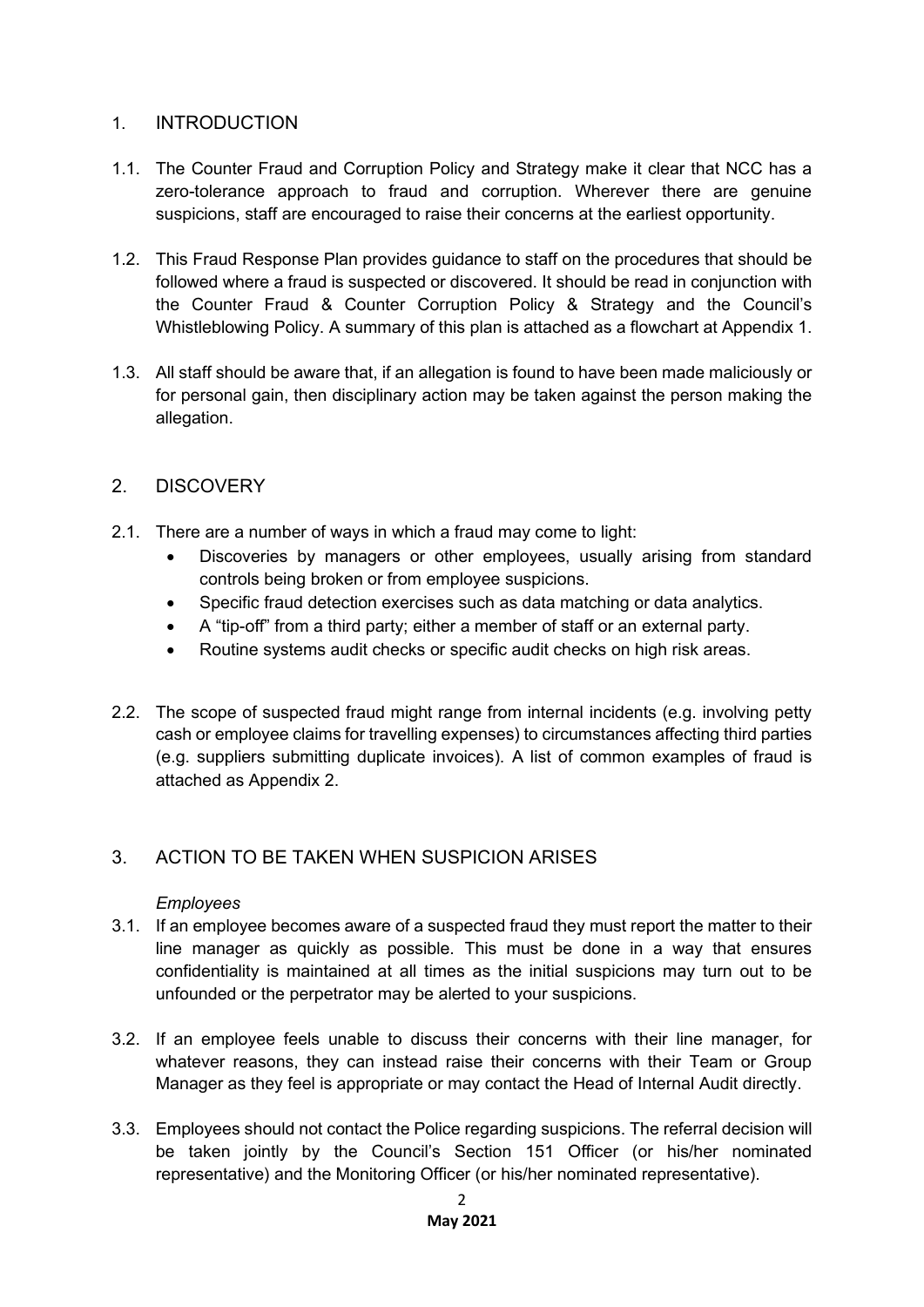3.4. Employees may choose to report their concerns anonymously or they may request anonymity. While total anonymity cannot be absolutely guaranteed, every endeavour will be made not to reveal the names of those who pass on information.

#### *Managers*

- 3.5. When told about a suspected fraud, the line manager should listen to the concerns raised and treat them seriously and sensitively.
- 3.6. The line manager should gather as much information as possible from the employee and any notes or evidence that are readily available to support the allegation. These should be held securely to ensure evidence is not destroyed or lost. Under no circumstances should line managers attempt to investigate the matter themselves or covertly obtain further evidence as this may adversely affect any internal investigation or Police enquiry.
- 3.7. The line manager should then immediately contact their Team or Group Manager to advise them of the situation as well as either:
	- the S151 Officer
	- the Head of Internal Audit
	- $\bullet$  a member of CLT

#### *Councillors*

3.8. Where there is suspicion that a councillor may be involved in fraudulent activity, managers should report the matter directly to the Monitoring Officer, or to the Head of Internal Audit. The Monitoring Officer will determine whether the matter should be reported to the relevant Group Leader for the councillor concerned.

## 4. REFERRAL TO POLICE

- 4.1. All matters involving suspected criminal activity will be referred to the Police at the earliest opportunity using the established Single Point of Contact (SPOC) established with the Police by the Head of Internal Audit. The referral decision will be taken jointly by the Council's Section 151 Officer (or his/her nominated representative) and the Monitoring Officer (or his/her nominated representative). The decision to accept a case for investigation rests fully with the Police.
- 4.2. If it is determined that an internal investigation is needed before contacting the Police, the need for a referral should be reconsidered once the findings of the internal investigation have been reported (see 6.1 below).
- 4.3. When referring an investigation to the Police the Section 151 Officer (or his/her nominated representative) / Monitoring Officer (or his/her nominated representative) should ensure the following conditions are met to improve the chances that the case will be accepted for investigation: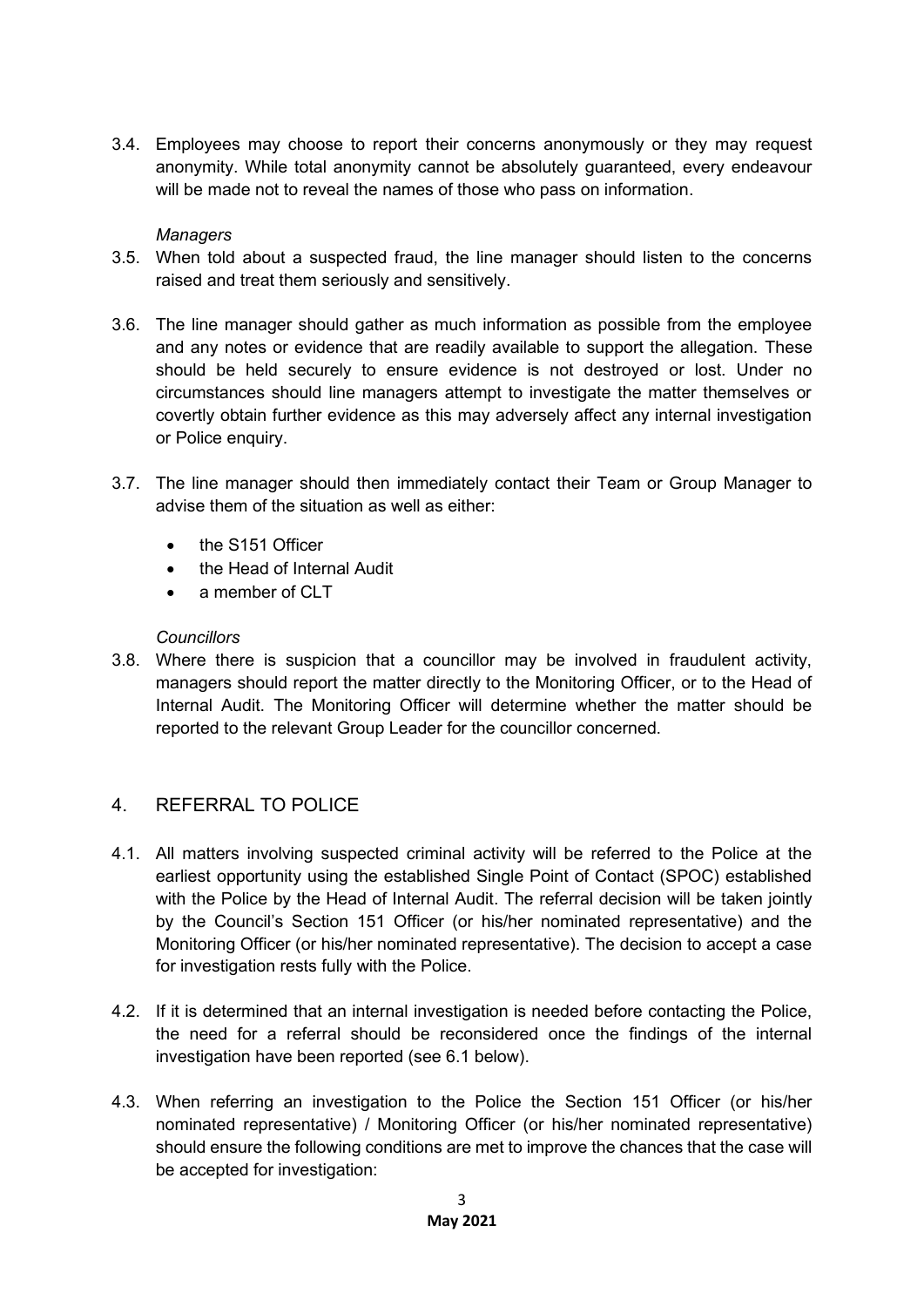- It must be established that there are reasonable grounds to believe that a criminal offence has been committed.
- The points to prove for the offence need to be identified and considered.
- The fraud needs to be more than an error or omission.
- The allegations should concern recent events and should not have become stale by reason of age. Incidents that are over two years old before discovery need to be judged individually on their merits, including the availability of documentary evidence and the reliability of witness statements
- NCC must identify and preserve all original documents and other exhibits relating to the matter in accordance with the Police and Criminal Evidence Act 1984 (PACE), to assist subsequent Police referral.
- 4.4. NCC must be prepared to supply all original documents and exhibits to the Police if an investigation is expected and commenced. Such evidential material should be securely retained before handover to the investigating officer. Any movement of original documentation and exhibits for safeguarding should be recorded for information to the investigating officer.
- 4.5. The Head of Internal Audit will advise the manager who reports the case whether further and immediate action is needed. This might be to secure evidence, to protect the council from further losses, or to safeguard a possible criminal or internal investigation.

# 5. INTERNAL INVESTIGATION

- 5.1. The Head of Internal Audit will review the concerns raised and any evidence that is initially available and will decide:
	- If an investigation is required as concerns are valid
	- If no investigation is required as concerns are not indicative of fraudulent activity, but also considering theft, computer misuse, money laundering etc.
	- If an initial inquiry is required to gather more evidence to support or refute the concerns.
- 5.2. Following discussion of the case between the S151 Officer, Monitoring Officer, Head of Internal Audit, the Group Manager Legal Services, the following will be determined:
	- whether an investigation is required as the concerns are deemed to be valid. It may be determined that a preliminary inquiry is required to gather more evidence to support or refute the concerns
	- whether the employee under suspicion should be suspended, pending criminal and internal investigations
	- who will carry out the internal investigation. In most cases, Internal Audit staff will be charged with investigating allegations of fraud and corruption. In some cases, however, it may be determined that the investigation may be carried out by a departmental manager, with the support and advice of Internal Audit.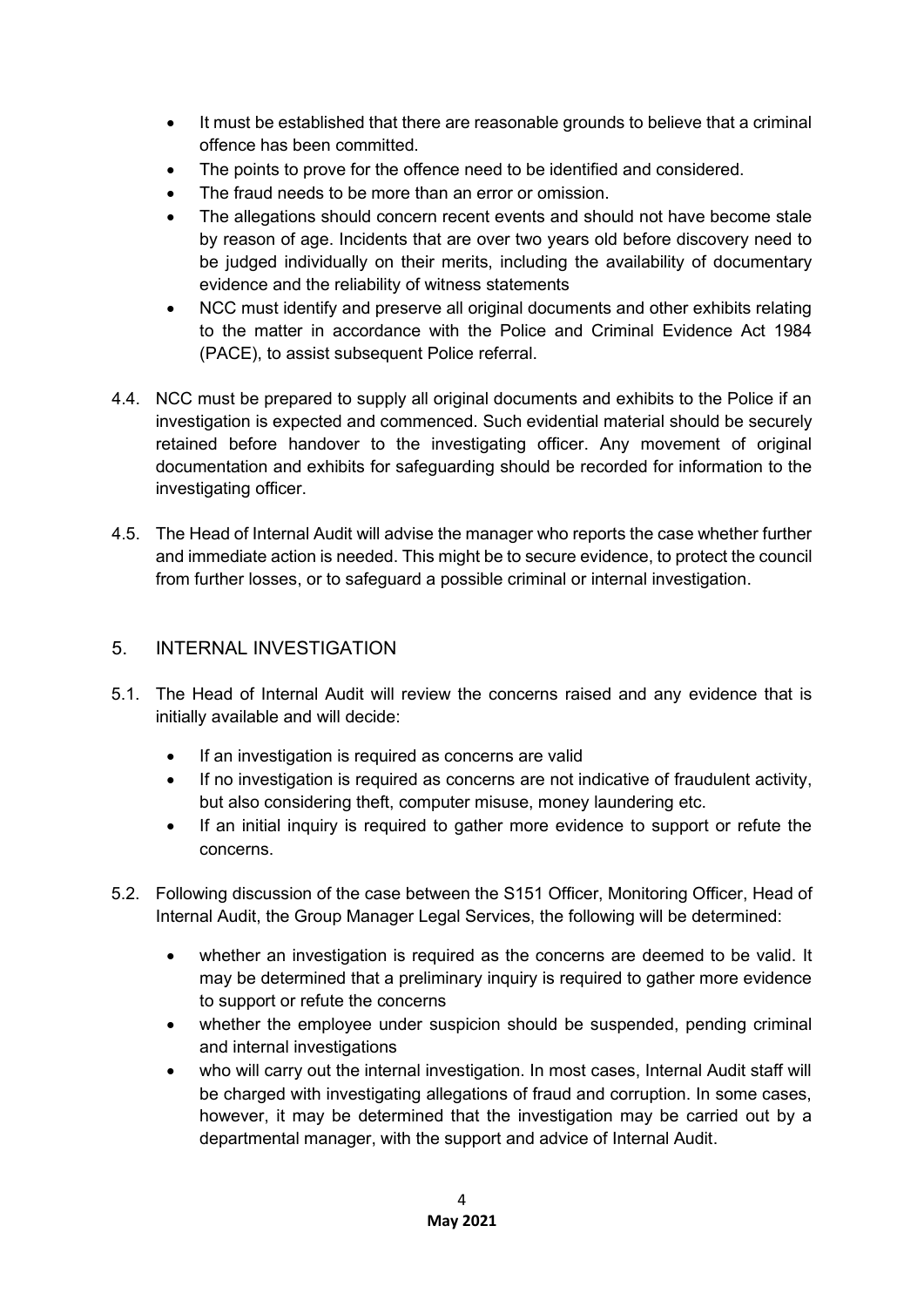- 5.3. Where it is decided to investigate, resources will be made available to ensure the investigation can be carried out as a matter of urgency. This is important to ensure that:
	- Prompt action is taken to ensure facts, evidence and explanations can be captured while events remain current
	- Any on-going losses to fraud are minimised
	- The cost to the authority of suspended employees is minimised
	- The council's commitment to its zero-tolerance stance against fraud and corruption is clearly demonstrated.
- 5.4. Where a case has been accepted by the Police for investigation, it is most important that the internal investigation team maintains close liaison with the investigating police officer. This is to ensure that the internal investigation does not in any way hinder or compromise the criminal investigation.
- 5.5. On conclusion of the internal investigation, two reports will be produced and issued to the S151 Officer, the Monitoring Officer, the Group Manager Legal Services and the relevant Corporate Director:
	- the primary report will detail the facts determined as a result of the investigation. This report will enable a decision to be made concerning the need for disciplinary action (see 6.1 below)
	- the secondary report will highlight any procedural weaknesses identified during the investigation, and it will make recommendations for improved internal controls (see 7.3 below).

## 6. DISCIPLINARY PROCEDURE

- 6.1. On receipt of the internal investigation report, the following shall be considered:
	- if the case had not already been referred to the police, the need for a referral shall be reconsidered in light of the findings of the internal investigation. The decision to make a referral to the police at this stage shall be taken by the officers listed above, at 4.1
	- the S151 Officer, the Monitoring Officer, the Group Manager Legal Services and the relevant Corporate Director will determine whether any disciplinary action is warranted against any council officers.

## 7. REDRESS AND FOLLOW-UP ACTIONS

7.1. The internal investigation report will quantify the extent of any losses incurred by the council. The S151 Officer, the Monitoring Officer, the Group Manager Legal Services and the relevant Corporate Director will consider all options available to seek recovery of the losses.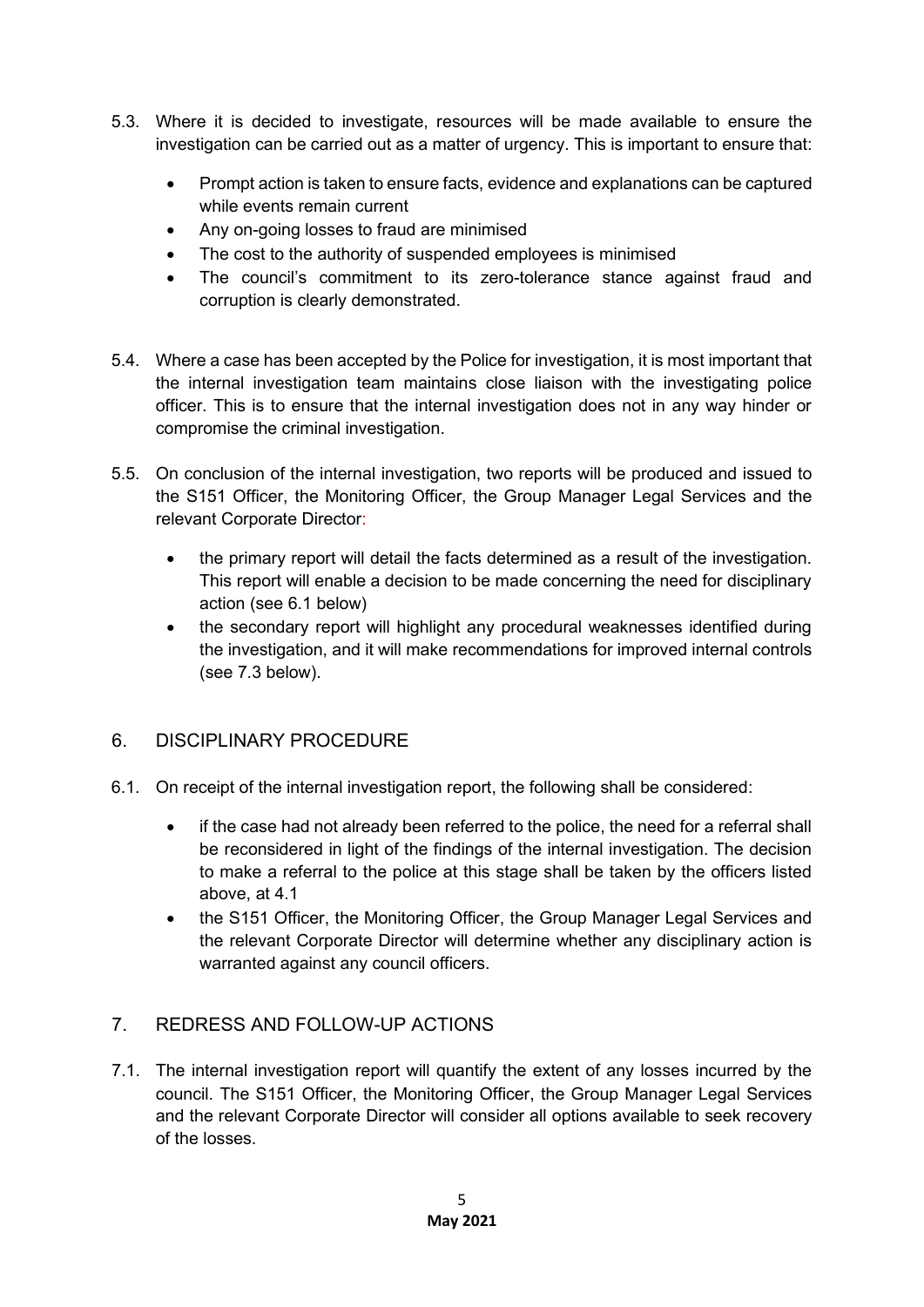- 7.2. Where the Police do not accept the case, or the Crown Prosecution Service do not seek a criminal prosecution, the Group Manager Legal Services should advise on the prospects for recovering losses through a private prosecution through the civil court. NCC should seek to recover costs in addition to any losses.
- 7.3. The relevant Corporate Director will be responsible for implementing the recommendations made for improved controls in the secondary report following the internal investigation. Where agreed, the recommendations should be implemented as a matter of urgency to ensure protection against recurring cases. The recommended changes will be set out in an action plan identifying the staff involved and the relevant completion dates. The implementation of agreed actions will be verified by Internal Audit as part of its established follow-up procedure.
- 7.4. The Head of Internal Audit will co-ordinate with the Marketing and Communications Team regarding the content and timing for communicating the outcome of the investigation to internal staff and to the wider public, as considered appropriate.
- 7.5. The Head of Internal Audit will advise and update the Governance and Ethics Committee on suspected and actual fraud cases as part of its routine reporting arrangements. This will include the extent of losses, and the key outcomes in terms of sanctions taken, recoveries achieved and procedural improvements implemented.

| Post                                                   | Post holder              | Contact                                           |
|--------------------------------------------------------|--------------------------|---------------------------------------------------|
| Group Manager<br>Assurance (Head of<br>Internal Audit) | <b>Rob Disney</b>        | 0115 97 72224<br>rob.disney@nottscc.gov.uk        |
| S <sub>151</sub> Officer                               | <b>Nigel Stevenson</b>   | 0115 97 73033<br>nigel.stevenson@nottscc.gov.uk   |
| <b>Monitoring Officer</b>                              | Marjorie Toward          | 0115 97 74404<br>marjorie.toward@nottscc.gov.uk   |
| Group Manager Legal<br><b>Services</b>                 | <b>Heather Dickinson</b> | 0115 97 74835<br>heather.dickinson@nottscc.gov.uk |

# 8. KEY CONTACTS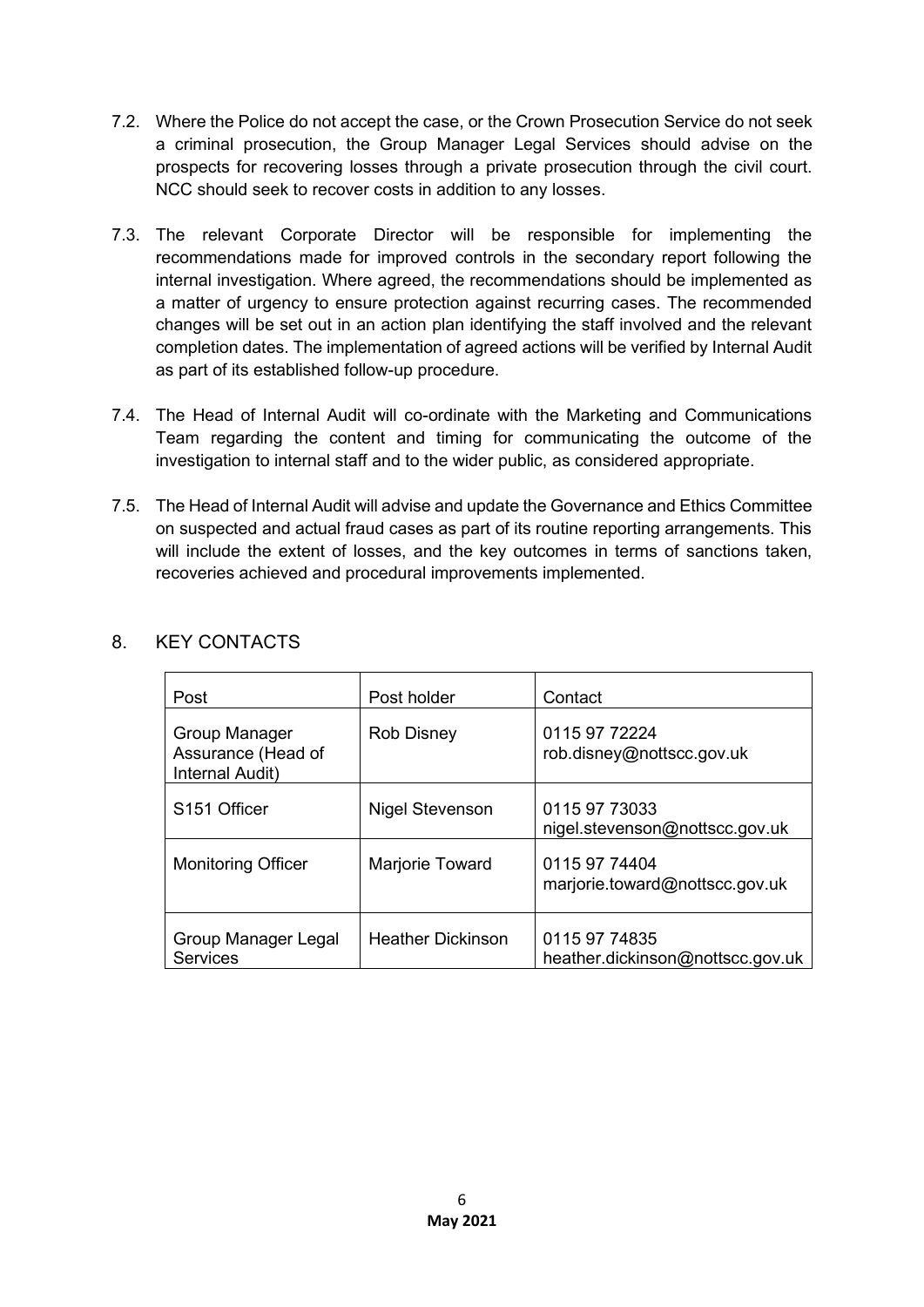

Head of Internal Audit consults with the Marketing and Communications Team to publicise the actions taken by the council to identify and deal with the case